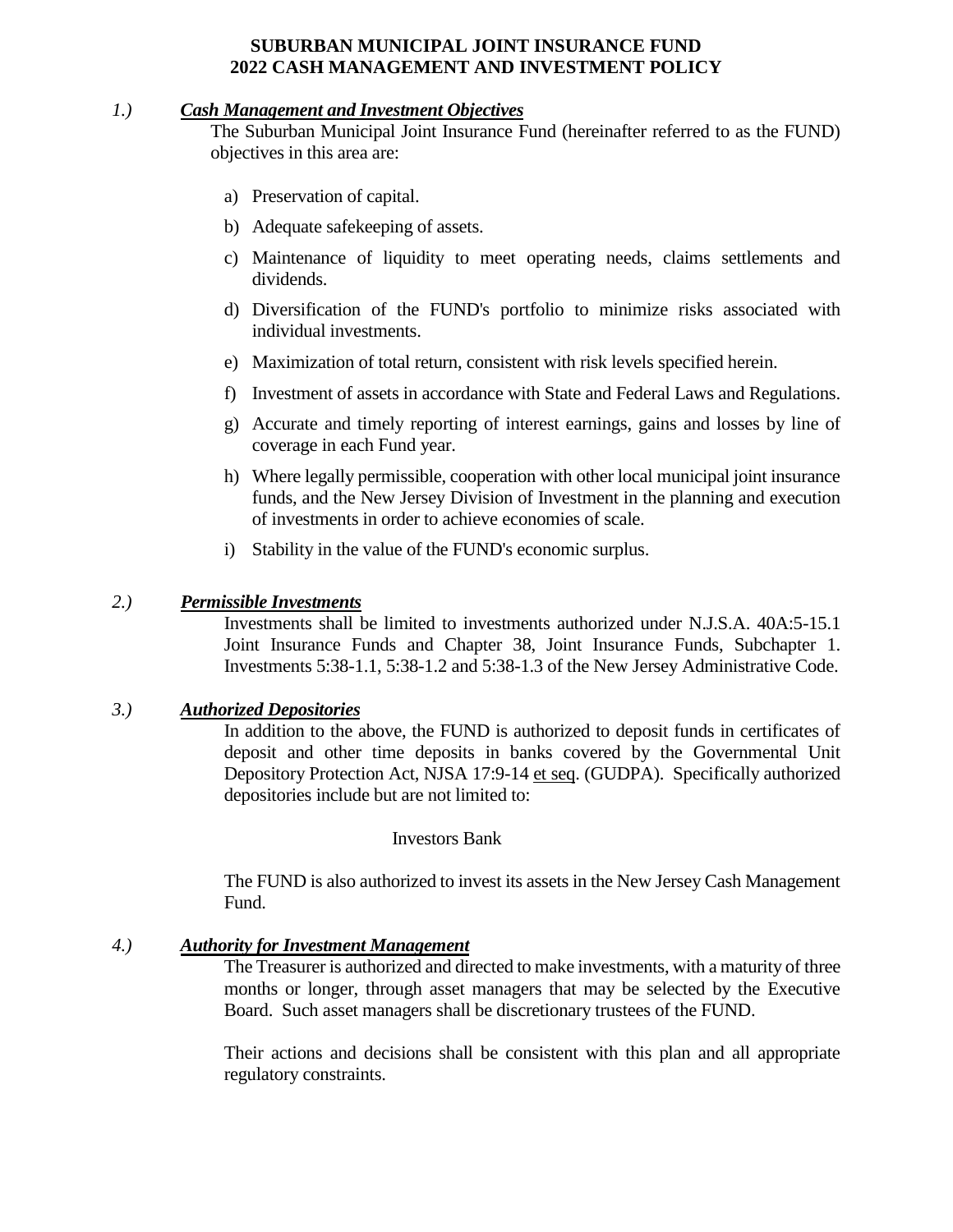In executing investments, asset managers shall identify the investment that is the most advantageous to the fund, unless otherwise directed by the FUND. Transactions may also be processed through the New Jersey Division of Investment by the Fund's asset managers.

# *5.) Preservation of Capital*

Securities shall be purchased with the ability to hold until maturity.

# *6.) Safekeeping*

Securities purchased on behalf of the FUND shall be delivered electronically or physically to the FUND's custodial bank, which shall maintain custodial and/or safekeeping accounts for such securities on behalf of the FUND.

# *7.) Selection of Asset Managers, Custodial Banks and Operating Banks*

Asset managers, custodial banks and operating banks shall be retained for contract periods of one (1) year. Additionally, the FUND shall maintain the ability to change asset managers and/or custodial banks more frequently based upon performance appraisals and upon reasonable notice, and based upon changes in policy or procedures.

## *8.) Reporting*

Asset managers will submit written statements to the treasurer and executive director describing the proposed investment strategy for achieving the objectives identified herein. Asset managers shall also submit revisions to strategy when justified as a result of changing market conditions or other factors. Such statements shall be provided to the Treasurer and Executive Director. The statements shall also include confirmation that all investments are made in accordance with this plan. Additionally, the Investment Manager shall include a statement that verifies the Investment Manager has reconciled and determined the appropriate fair value of the Fund's portfolio based on valuation guidelines that shall be kept on file in the Executive Director's office.

The Treasurer shall report to the Executive Committee at all regular meetings on all investments. This report shall include information on the balances in all bank and investment accounts, and purchases, sales, and redemptions occurring in the prior month.

## *9.) Audit*

This plan, and all matters pertaining to the implementation of it, shall be subject to the FUND's annual audit.

# *10.) Cash Flow Projections*

Asset maturity decisions shall be guided by cash flow factors payout factors supplied by the Fund Actuary and reviewed by the Executive Director and the Treasurer.

# *11.) Cash Management*

All moneys turned over to the Treasurer shall be deposited within forty-eight (48) hours in accordance with NJSA 40A:5-16.